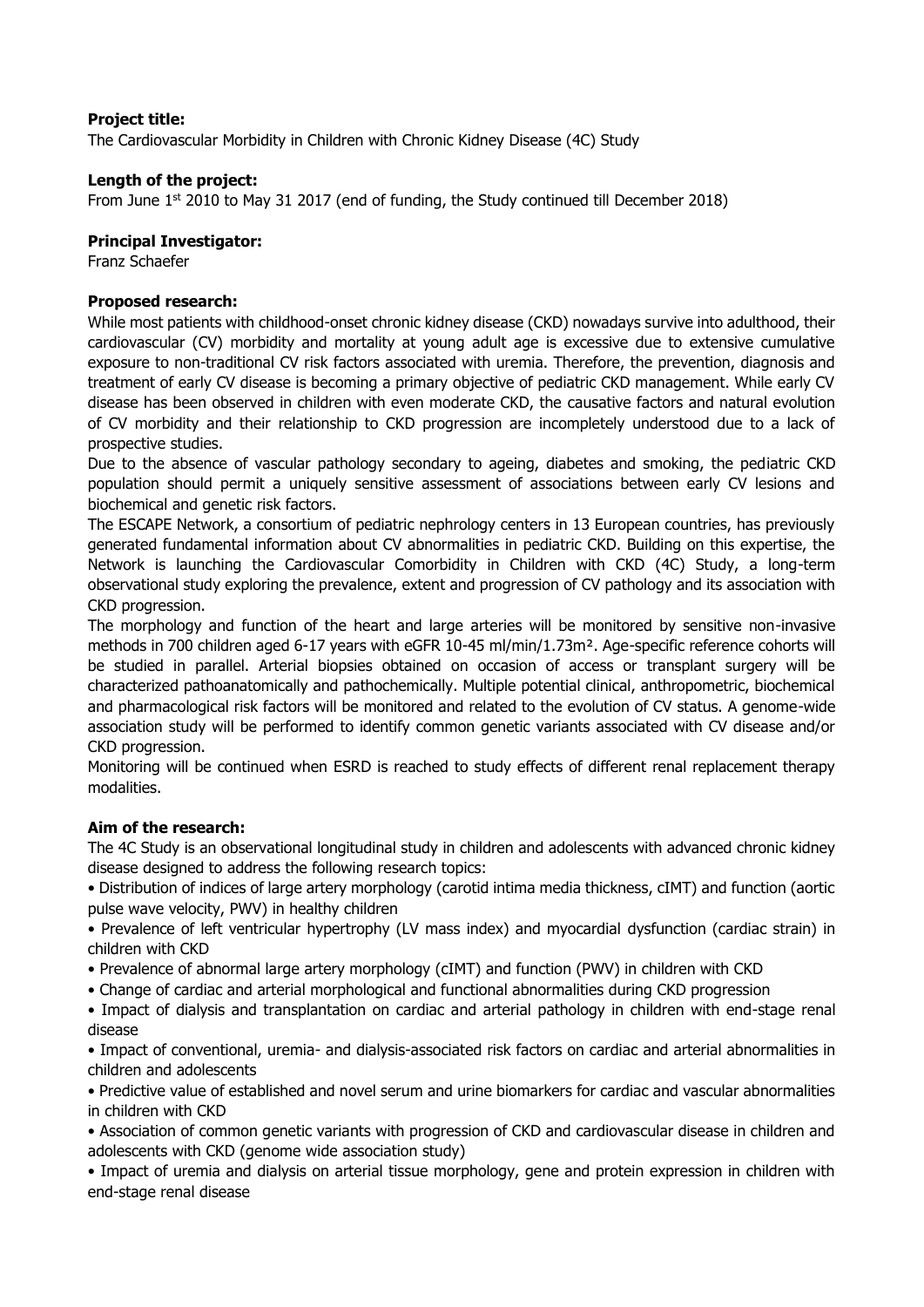•Identification of novel risk factors and biomarkers of kidney disease progression in children with CKD •Identification of common of genetic variants associated with kidney disease progression in children with CKD

#### **List of the papers published in peer reviewed journals:**

- Schmidt BMW\*, Sugianto RI\*, Thurn D, Azukaitis K, Bayazit AK, Canpolat N, Guler Eroglu A, Caliskan S, Doyon A, Duzova A, Karagoz T, Anarat A, Deveci M, Mir S, Ranchin B, Shroff R, Baskin E, Litwin M, Özcakar ZB, Büscher R, Soylemezoglu O, Dusek J, Kemper M, Matteucc MCi, Habbig S, Laube G, Wühl, E, Querfeld U, Sander A, Schaefer F, Melk A, for the 4C Study Consortium. Early effects of renal replacement therapy on cardiovascular comorbidity in children with end-stage kidney disease: Findings from the 4C-T Study. Transplantation 2018; 102:484-492. · Schaefer F, Trachtman H, Wühl E, Kirchner M, Hayek SS, Anarat A, Duzova A, Mir S, Paripovic D, Yilmaz A, Lugani F, Arbeiter K, Litwin M, Oh J, Matteucci MC, Gellermann J, Wygoda S, Jankauskiene A, Klaus G, Dusek J, Testa S, Zurowska A, Caldas Afonso A, Tracy M, Wei C, Sever S, Smoyer W, Reiser J, for the ESCAPE Trial Consortium and the 4C Study Group. Elevated suPAR serum levels are associated with progression of kidney disease in children. JAMA Pediatr 2017; 171:e172914. • Harambat J, Kunzmann K, Azukaitis K, Bayazi AK, Canpolat N, Duzova A, Niemirska A, Sözeri B, Thurn D, Anarat A, Bessenay L, Candan C, Paripovic D, Yilmaz A, Bucher B, Testa S, Jankauskiene A, Hakan E, Rosales A, Alpay H, Lugani F, Arbeiter K, Mencarelli F, Kiyak A, Dönmez O, Drozdz D, Melk A, Querfeld U, Schaefer F. Metabolic acidosis is common and associates with disease progression in children with chronic kidney disease. Kidney Int 2017; 92:1507-1514.

- Morato M, Correia-Costa L, Sousa T, Cosme D, Schaefer F, Areias JC, Guerra A, Afonso AC, Barros H, Azevedo A, Albino-Teixeira A. Longer duration of obesity is associated with a reduction in urinary angiotensinogen in prepubertal children. Pediatr Nephrol 2017; 32:1411-1422.

- Schaefer F, Doyon A, Azukaitis K, Bayazit A, Canpolat N, Duzova A, Niemirska A, Sözeri B, Thurn D, Anarat A, Ranchin B, Litwin M, Caliskan S, Candan C, Baskin E, Yilmaz E, Mir S, Kirchner M, Sander A, Haffner D, Melk A, Wühl E, Shroff R, Querfeld

U; 4C Study Consortium. Cardiovascular Phenotypes in Children with CKD: The 4C Study. Clin J Am Soc Nephrol 2017; 12:19-28.

- Correia-Costa A, Correia-Costa L, Caldas Afonso A, Schaefer F, Guerra A, Moura C, Mota C, Barros H, Areias JC, Azevedo A. Determinants of carotid-femoral pulse wave velocity in prepubertal children. *Int J Cardiol* 2016; 218:37-42.

- Burkhardt D, Bartosova M, Schaefer B, Grabe N, Lahrmann B, Nasser H, Freise C, Schneider A, Lingnau A, Degenhardt P, Ranchin B, Sallay P, Cerkauskiene R, Malina M, Ariceta G, Schmitt CP, Querfeld U. Reduced Microvascular Density in Omental Biopsies of Children with Chronic Kidney Disease. PLoS One 2016; 11:e0166050.

- Correia-Costa L, Cosme D, Nogueira-Silva L, Morato M, Sousa T, Moura C, Mota C, Guerra A, Albino-Teixeira A, Areias JC, Schaefer F, Lopes C, Afonso AC, Azevedo A. Gender and obesity modify the impact of salt intake on blood pressure in children. Pediatr Nephrol 2016; 31:279-88.

- Schaefer B, Bartosova M, Macher-Goeppinger S, Ujszaszi A, Wallwiener M, Nyarangi-Dix J, Sallay P, Burkhardt D, Querfeld U, Pfeifle V, Lahrmann B, Schwenger V, Wühl E, Holland-Cunz S, Schaefer F, Schmitt CP. Quantitative Histomorphometry of the Healthy Peritoneum. Sci Rep. 2016; 6:21344.

- Correia-Costa L, Schaefer F, Afonso AC, Bustorff M, Guimarães JT, Guerra A, Barros H, Azevedo A. Normalization of glomerular filtration rate in obese children. Pediatr Nephrol 2016; 31:1321-8.

- Chinali M, Emma F, Esposito C, Rinelli G, Franceschini A, Doyon A, Raimondi F, Pongiglione G, Schaefer F, Matteucci ME. Left ventricular mass indexing in infants, children, and adolescents: A simplified approach for the identification of left ventricular hypertrophy in clinical practice. *J Pediatr* 2016; 170:193-8

- Correia-Costa L, Sousa T, Morato M, Cosme D, Afonso J, Areias JC, Schaefer F, Guerra A, Afonso AC, Azevedo A, Albino-Teixeira A. Oxidative stress and nitric oxide are increased in obese children and correlate with cardiometabolic risk and renal function. Br J Nutr 2016;116:805-15.

- Doyon A, Schmiedchen B, Sander A, Bayazit A, Duzova A, Canpolat N, Thurn D, Azukaitis K, Anarat A, Bacchetta J, Mir S, Shroff R, Yilmaz E, Candan C, Kemper M, Fischbach M, Cortina G, Klaus G, Wuttke M, Köttgen A, Melk A, Querfeld U, Schaefer F; 4C Study Consortium. Genetic, Environmental, and Disease-Associated Correlates of Vitamin D Status in Children with CKD. Clin J Am Soc Nephrol 2016; 11:1145-53.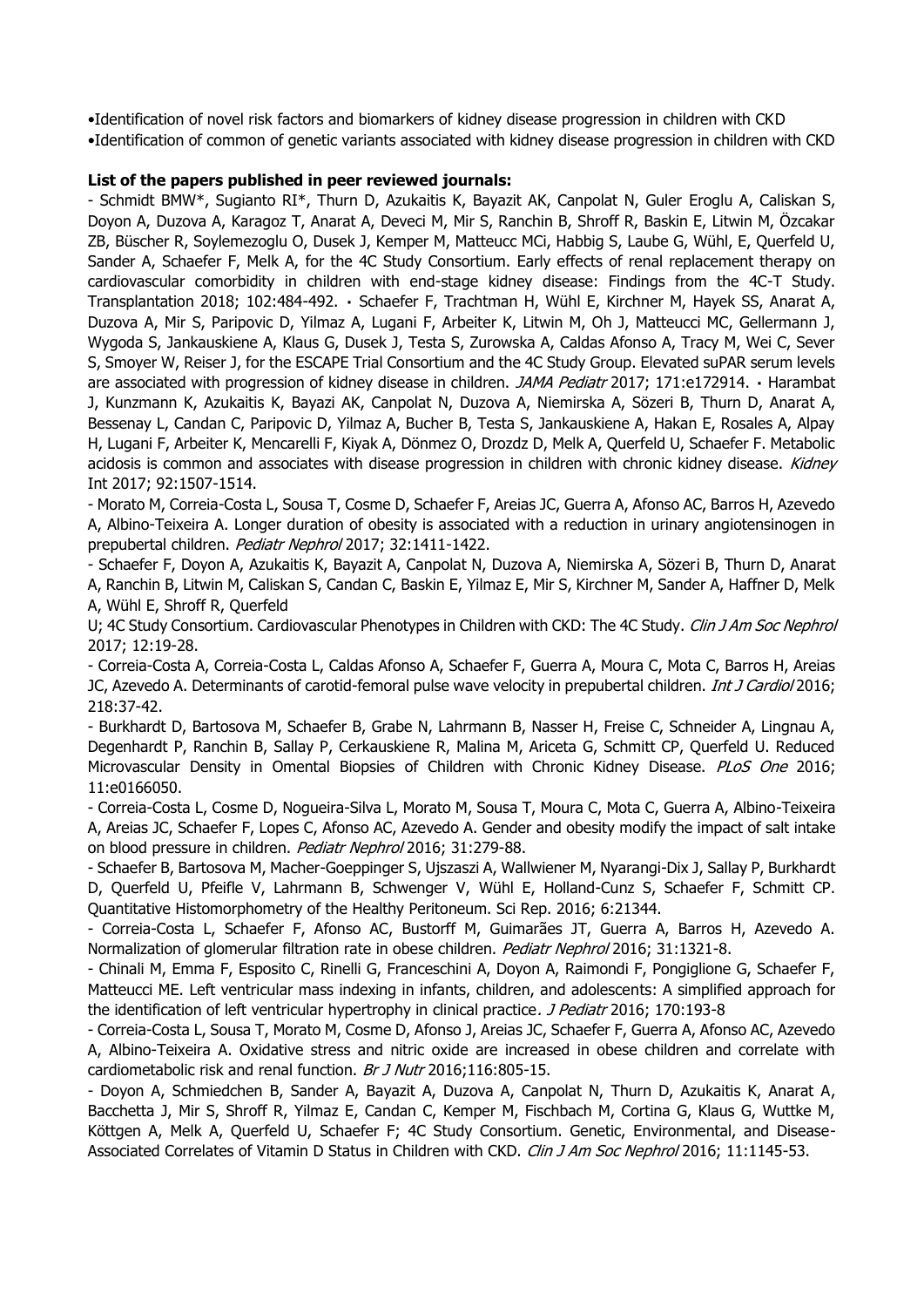- Correia-Costa L, Sousa T, Morato M, Cosme D, Afonso J, Moura C, Mota C, Areias JC, Guerra A, Schaefer F, Afonso AC, Barros H, Albino-Teixeira A, Azevedo A. Association of myeloperoxidase levels with cardiometabolic factors and renal function in prepubertal children. Eur J Clin Invest 2016; 46:50-9

- Gupta J, Kanetsky PA, Wuttke M, Köttgen A, Schaefer F, Wong CS. Genome-wide association studies in pediatric chronic kidney disease. Pediatr Nephrol 2016; 31:1241-52.

- Pais C, Correia-Costa L, Moura C, Mota C, Severo M, Guerra A, Areias JC, Schaefer F, Caldas Afonso A, Barros H, Santos AC, Azevedo A. Accelerated growth during childhood is associated with increased arterial stiffness in prepubertal children. *Int J Cardiol* 2016; 204:83-5.

- Wuttke M, Wong CS, Wühl E, Epting D, Luo L, Hoppmann A, Doyon A, Li Y; CKDGen Consortium, Sözeri B, Thurn D, Helmstädter M, Huber TB, Blydt-Hansen TD, Kramer-Zucker A, Mehls O, Melk A, Querfeld U, Furth SL, Warady BA, Schaefer F, Köttgen A. Genetic loci associated with renal function measures and chronic kidney disease in children: the Pediatric Investigation for Genetic Factors Linked with Renal Progression Consortium. Nephrol Dial Transplant 2016; 31:262-9.

- Correia-Costa L, Morato M, Sousa T, Cosme D, Guimarães JT, Guerra A, Schaefer F, Afonso AC, Azevedo A, Albino-Teixeira A. Urinary fibrogenic cytokines ET-1 and TGF-β1 are associated with urinary angiotensinogen levels in obese children. Pediatr Nephrol 2016; 31:455-64

- Chinali M, Matteucci MC, Franceschini A, Doyon A, Pongiglione G, Rinelli G, Schaefer F. Advanced Parameters of Cardiac Mechanics in Children with CKD: The 4C Study. Clin J Am Soc Nephrol 2015; 10:1357-63.

- Correia-Costa L, Afonso AC, Schaefer F, Guimarães JT, Bustorff M, Guerra A, Barros H, Azevedo A. Decreased renal function in overweight and obese prepubertal children. Pediatr Res 2015; 78:436-44.

- Doyon A, Fischer DC, Bayazit A, Canpolat N, Duzova A, Sözeri B, Bacchetta J, Balat A, Büscher A, Candan C, Cakar N, Donmez O, Dusek J, Heckel M, Klaus G, Mir S, Özcelik G, Sever K, Shroff R, Vidal E, Wühl E, Gondan M, Melk A, Querfeld U, Haffner D, Schaefer F, for the 4C Study Consortium. Markers of Bone Metabolism are Affected by Renal Function and Growth Hormone Therapy in Children with Chronic Kidney Disease. PLoS One 2015;10:e0113482.

- Correia-Costa L, Santos AC, Severo M, Guerra A, Schaefer F, Caldas Afonso A, Barros H, Azevedo A. Sex-Specific Mediating Role of Insulin Resistance and Inflammation in the Effect of Adiposity on Blood Pressure of Prepubertal Children. PLoS One. 2015;10:e0132097.

- Pais C, Correia-Costa L, Moura C, Mota C, Severo M, Guerra A, Areias JC, Schaefer F, Caldas Afonso A, Barros H, Santos AC, Azevedo A. Accelerated growth during childhood is associated with increased arterial stiffness in prepubertal children. *Int J Cardiol* 2015; 204:83-85.

- Stuart HM, Roberts NA, Hilton EN, McKenzie EA, Daly SB, Hadfield KD, Rahal JS, Gardiner NJ, Tanley SW, Lewis MA, Sites E, Angle B, Alves C, Lourenço T, Rodrigues M, Calado A, Amado M, Guerreiro N, Serras I, Beetz C, Varga RE, Silay MS, Darlow JM, Dobson MG, Barton DE, Hunziker M, Puri P, Feather SA, Goodship JA, Goodship TH, Lambert HJ, Cordell HJ; UK VUR Study Group, Saggar A, Kinali M; 4C Study Group, Lorenz C, Moeller K, Schaefer F, Bayazit AK, Weber S, Newman WG, Woolf AS. Urinary tract effects of HPSE2 mutations. J Am Soc Nephrol 2015; 26:797-804.

- Thurn D, Doyon A, Sözeri B, Bayazit AK, Canpolat N, Duzova A, Querfeld U, Schmidt BM, Schaefer F, Wühl E, Melk A; 4C Study Consortium. Aortic Pulse Wave Velocity in Healthy Children and Adolescents: Reference Values for the Vicorder Device and Modifying Factors. Am J Hypertens 2015; 28(12):1480-8.

- Wuttke M, Schaefer F, Wong CS, Köttgen A. Genome-wide association studies in nephrology: using known associations for data checks. Am J Kidney Dis 2015 Feb;65(2):217-22.

- Doyon A, Kracht D, Bayazit AK, Deveci M, Duzova A, Krmar RT, Litwin M, Niemirska A, Oguz B, Schmidt BM, Sözeri B, Querfeld U, Melk A, Schaefer F, Wühl E; 4C Reference Study Consortium. Response to intima-media thickness in children--need for more parameters. Hypertension 2014 May;63(5):e121-2.

- Mencarelli F, Fabi M, Corazzi V, Doyon A, Masetti R, Bonetti S, Castiglioni L, Pession A, Montini G. Left ventricular mass and cardiac function in a population of children with chronic kidney disease. Pediatr Nephrol 2014; 29:893-900.

- Doyon A, Kracht D, Bayazit AK, Deveci M, Duzova A, Krmar RT, Litwin M, Niemirska A, Oguz B, Schmidt BM, Sözeri B, Querfeld U, Melk A, Schaefer F, Wühl E, 4C Study Consortium. Carotid artery intima-media thickness and distensibility in children and adolescents: reference values and role of body dimensions. *Hypertension* 2013;62:550-6.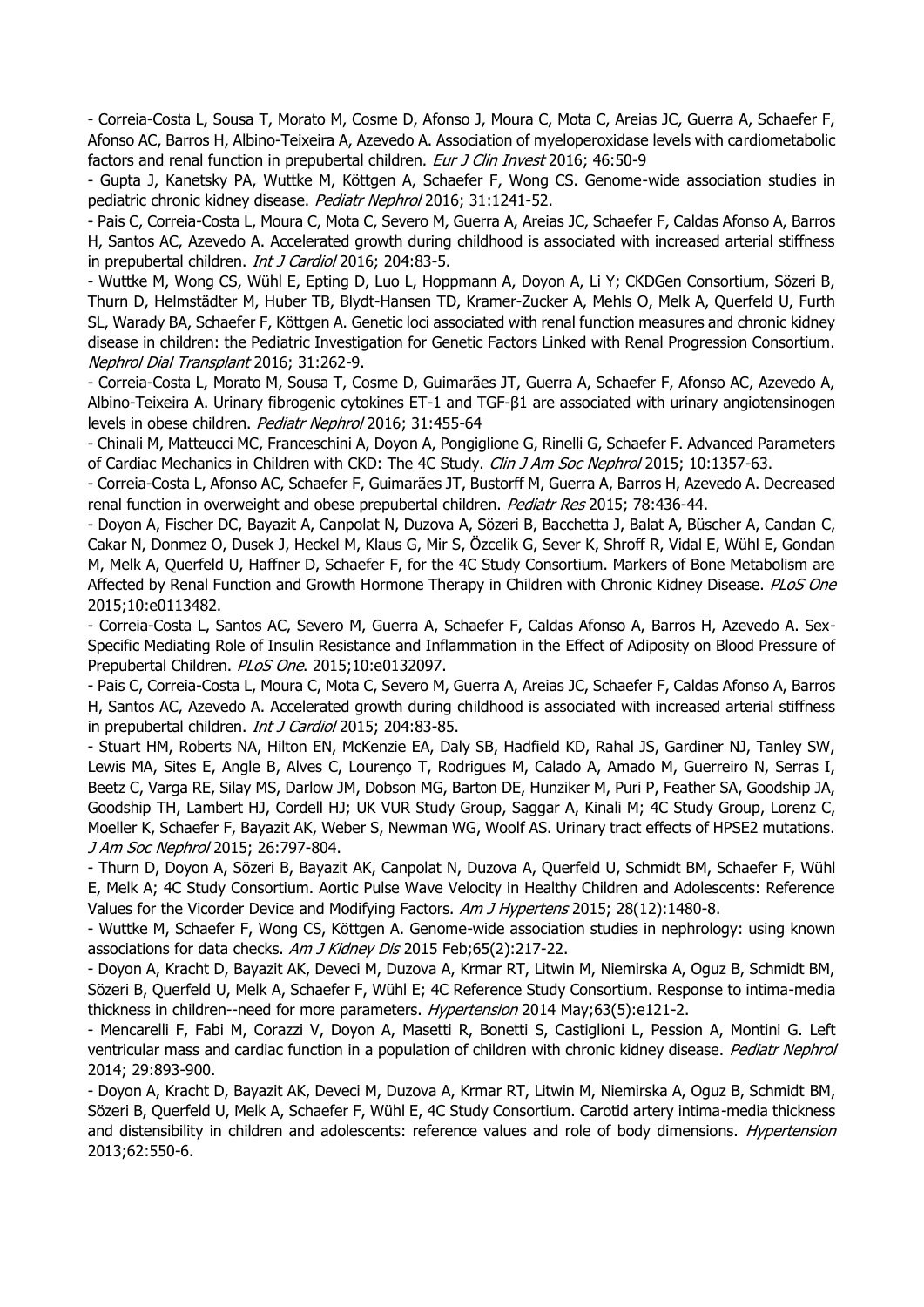- Doyon A, Schaefer F. The prodromal phase of obesity-related chronic kidney disease: early alterations in cardiovascular and renal function in obese children and adolescents. Nephrol Dial Transplant 2013 Nov;28 Suppl 4:iv50-7.

- Hocher B, Oberthür D, Slowinski T, Querfeld U, Schaefer F, Doyon A, Tepel M, Roth HJ, Grön HJ, Reichetzeder C, Betzel C, Armbruster FP. Modeling of oxidized PTH and non-oxidized PTH receptor binding and relationship of oxidized to non-Oxidized PTH in children with chronic renal failure, adult patients on hemodialysis and kidney transplant recipients. Kidney Blood Press Res 2013; 37:240-51.

- Kracht D, Shroff R, Baig S, Doyon A, Jacobi C, Zeller R, Querfeld U, Schaefer F, Wühl E, Schmidt BM, Melk A; 4C Study Consortium. Validating a new oscillometric device for aortic pulse wave velocity measurements in children and adolescents. Am J Hypertens 2011; 24:1294-9.

- Querfeld U, Anarat A, Bayazit AK, Bakkaloglu AS, Bilginer Y, Caliskan S, Civilibal M, Doyon A, Duzova A, Kracht D, Litwin M, Melk A, Mir S, Sözeri B, Shroff R, Zeller R, Wühl E, Schaefer F; 4C Study Group. The Cardiovascular Comorbidity in Children with Chronic Kidney Disease (4C) study: objectives, design, and methodology. Clin J Am Soc Nephrol 2010;5:1642-8.

## **List of presentations at major congresses/meetings:**

### **German Society for Pediatric Nephrology 2010**

- Kracht D et al. Arterielle Gefäßsteifigkeit von gesunden Kindern und Jugendlichen - eine Normwerterhebung. Der Nephrologe 2010; 5 (Suppl.1): 68.

- Kracht D. Validierung der Pulswellengeschwindigkeitsmessung mittels Vicorder bei Kindern und Jugendlichen. Nephrologe 2010; 5 (Suppl.1): 68.

- Doyon A et al. Oszillometrische Messung der zentralen Pulswellengeschwindigkeit: Methodische Validierung bei Kindern. Der Nephrologe 2010; 5 (Suppl.1): 52.

### **European Academy for Pediatric Societies (EAPS) 2010**

- Kracht D et al. Normal Values for Arterial Stiffness in A Large Cohort of Healthy Children and Adolescents. Pediatr Res 2010; 68 (Supplement 1):11.

- Kracht D et al. Measurement of Aortic Pulse Wave Welocity in Children and Adolescents - Validation of the Vicorder Device in Healthy Individuals. Pediatr Res 2010; 68 (Supplement 1): 492-493.

**Turkish Society of Pediatric Nephrology, Annual Meeting 2010**

- Doyon A et al. Oscillometric measurement of aortal pulse wave velocity in children.

## **International Pediatric Nephrology Association (IPNA) 2010**

- Kracht D et al. Arterial Stiffness in Healthy Children and Young Adults - Normal Values in a Large Cohort. Pediatr Nephrol 2010; 25: 1950

- Kracht D et al. Aortic Pulse Wave Velocity in Children and Young Adults - Validation of the Vicorder Device in Healthy Individuals. Pediatr Nephrol 2010; 25: 1958

- Doyon A et al. Oscillometric Measurement of Aortal Pulse Wave Velocity in Children. Pediatr Nephrol 2010; 25: 1955

## **ASN 2010**

- Kracht D et al. Normal Values for Arterial Stiffness in a Large Cohort of Healthy Children And Adolescents. J Am Soc Nephrol 2010; 21: 515A – 516A

## **German Society for Pediatric Nephrology 2011**

- Doyon A et al. Kardiovaskuläre Komorbidität bei Kindern mit chronischer Niereninsuffizienz: Erste Ergebnisse der 4C-Studie. Der Nephrologe 2011; 6 (Suppl.)

## **ESPN 2011**

- Doyon A et al. Carotid Intima Media Thickness in Children with Chronic Kidney Disease: Baseline Results of the 4C Study. Pediatr Nephrol 2011 Suppl.

### **European Society of Hypertension, 21st Meeting on Hypertension and Cardiovascular Prevention 2011**

- Kracht D, Doyon A, Jacobi C, Schaefer F, Sorrentino S, Schmidt B, Wuehl E, Melk A. Normal Values for Aortic Pulse Wave Velocity in a Pediatric Population. J Hypertens 2011; 29 (e-Supplement A): e126.

## **ESPN 2012**

- The 4C Reference Study Consortium. Pulse Wave Velocity in Healthy European Children: Reference Values and Role of Body Dimensions. Pediatr Nephrol 2012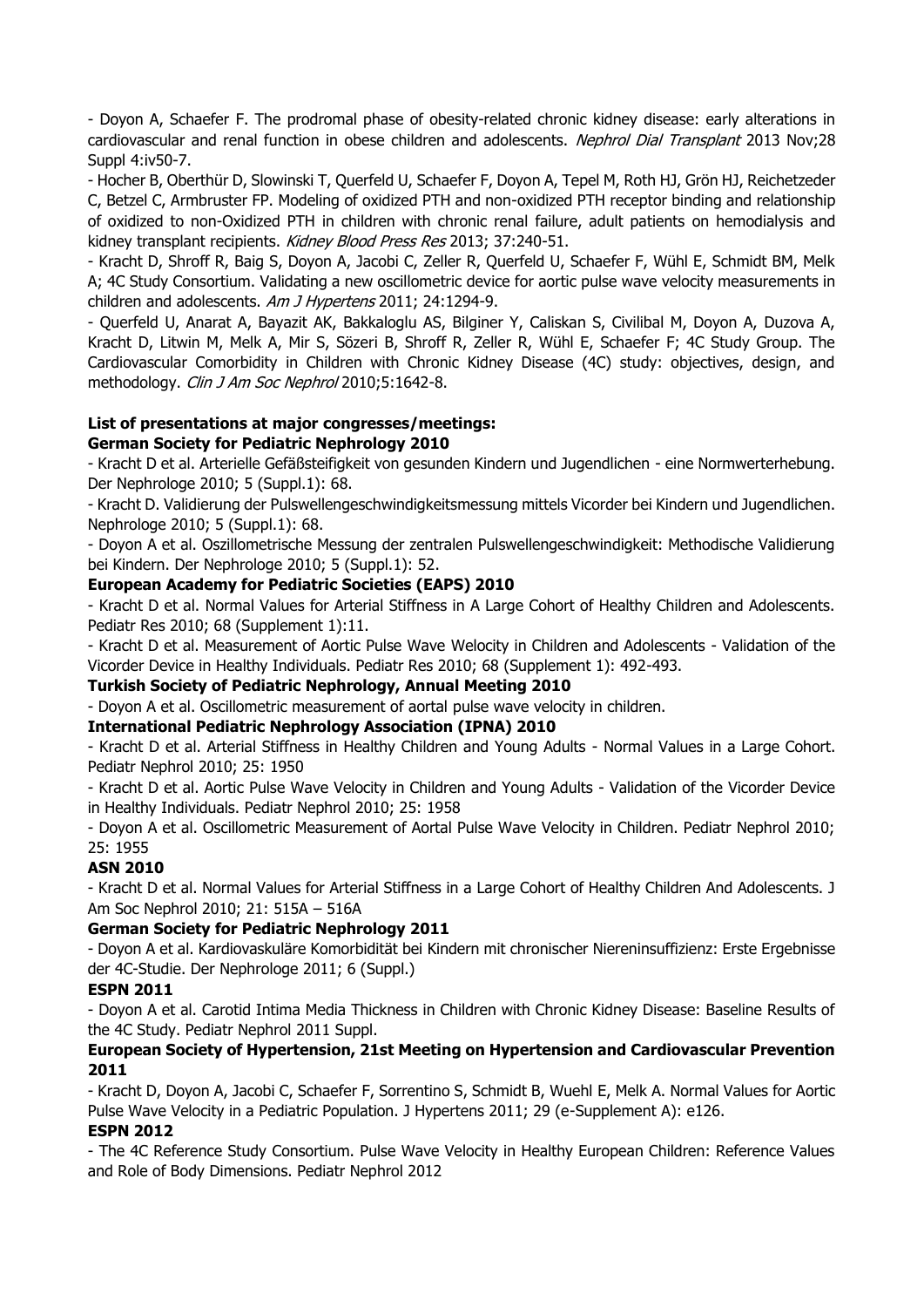- Doyon A et al. Distribution and Determinants of Serum Vitamin D Concentrations in European Children with Chronic Kidney Disease. Pediatr Nephrol 2012

- Doyon A et al. Altered Arterial Morphology and Function in Children with CKD: Role of Mineral-Bone Disorder. Pediatr Nephrol 2012

## **Annual Meeting of the German Society of Pediatric Nephrology 2012**

- Doyon, A et al. Progression kardiovaskulärer Risikofaktoren bei Kindern und Jugendlichen mit chronischer Niereninsuffizienz – Ergebnisse der 4C-Studie (Cardiovascular Comorbidity in Children with Chronic Kidney Disease

Study) Nephrologe, 2012 Suppl.

## **American Transplant Congress 2013**

- Melk A et al. Cardiovascular Risk Profile in Children after Renal Transplantation - Introducing the 4C-T Sub-Study.

# **EDTA 2013**

- Schaefer B, Macher-Goeppinger S, Bayazit AK, Sallay P, Holland-Cunz S, Querfeld U, Warady BA, Schaefer F, Schmitt CP. First results from the International Pediatic Peritoneal Biopsy Study

# **IPNA 2013**

- Doyon A et al. Prediction of chronic kidney disease (CKD) progression in children by urinary neutrophilassociated lipocalin.

- Doyon A et al.Impact of recombinant growth hormone (rGH) therapy on bone metabolism in children with chronic kidney disease (CKD): Findings from the 4C Study

- Matteucci CM et al. Advanced Parameters of Cardiac Mechanics in Children with Chronic Kidney Disease: A Preliminary Report From the 4C Study

- Melk A et al. Cardiovascular Comorbidity in Children after Renal Transplantation – First Results from the 4C-T Study

## **ASN 2013**

- Doyon A et al. Serum hepcidin is a superior indicator of functional iron status in children with chronic kidney disease.

- Doyon A, Scharnagl H, Kracht D, Zeller R, Anarat A, Mir S, Sander A, Melk A, Querfeld U, Schaefer F. Prediction of Chronic Kidney Disease (CKD) Progression in Children by Urinary Neutrophil-Associated Lipocalin (NGAL)

- Melk A, Kracht D, Doyon A, Duzowa A, Caliskan S, Litwin M, Zeller R, Querfeld U, Wuehl E, Schaefer F. Cardiovascular comorbidity in children after renal transplantation – first results from the 4C-T study

- Hocher B, Reichetzeder C, Slowinski T, Querfeld U, Schaefer AS, Doyon A, Tepel M, Roth HJ. Armbruster FP. Relationship of Oxidized to Non-Oxidized PTH in C hildren with Chronic Renal Failure, Adult Patients on Hemodialysis and Kidney Transplant Recipients

## **ESPN 2014**

- Duzova A et al. Prevalence and evolution of ambulatory hypertension in children with CKD: Results from the 4C Study

- Duzova A et al. Arterial ambulatory stiffness index and blood pressure variability in healthy children and adolescents

- Wühl E et al. and the ESCAPE/4C Study Consortium: UMOD genotype, renal diagnosis, GFR, and gender determine uromodulin excretion in children with chronic kidney dIsease (CKD)

# **ASN 2014**

- Wühl E et al. Uromodulin excretion predicts renal disease progression in children with chronic kidney disease (CKD)

- Doyon et al. Genetic, Environmental and Disease-Associated Determinants of Vitamin D Status in Children with Chronic Kidney Disease: Findings from the 4C Study.

- Wuttke et al. Baseline GWAS Results in the PediGFR Cohort: Six Novel Loci Associate with Estimated GFR and proteinuria.

## **American Transplant Congress 2015**

- Melk, D. Thurn-Valsassina, B. Schmidt, A. Duzova, B. Soezeri, A. Bayazit, S. Caliskan, U. Querfeld, K. Ažukaitis, E. Wuehl, F. Schaefer. Longitudinal Follow-Up of Cardiovascular Comorbidity in Pediatric Renal Transplant Recipients – Results from the 4C-T Study

## **25th European Meeting on Hypertension and Cardiovascular Protection, 2015**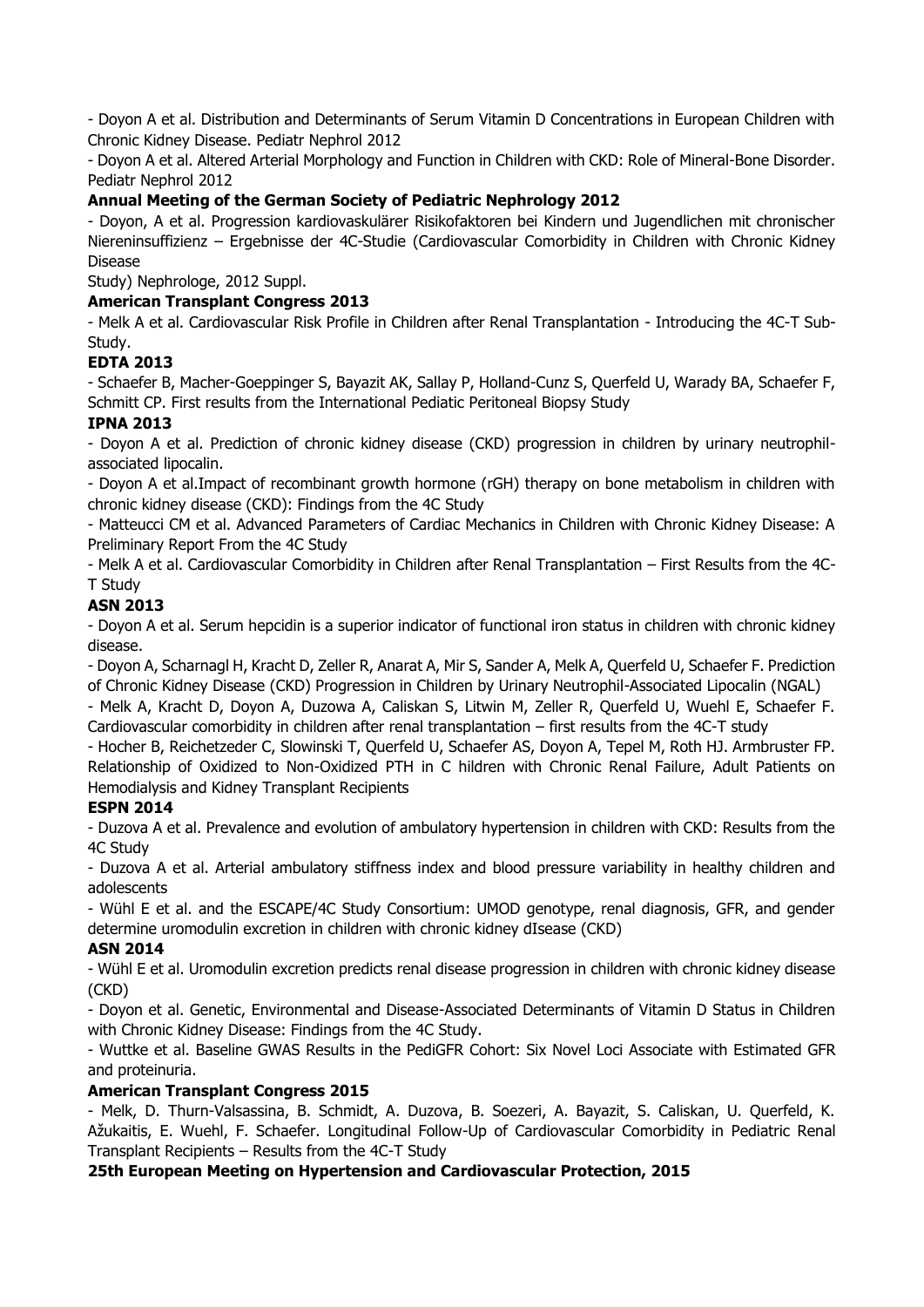- B. Schmidt, D. Thurn-Valsassina, A. Duzowa, B. Soezeri, A. Bayazit, S. Caliskan, U. Querfeld, K. Azukaitis, U. Wuehl, F. Schäfer, A. Melk. Longitudinal evaluation of cardiovascular risk after pediatric kidney transplantation. **ESPN 2015**

- Ali Duzova, Anke Doyon, Marietta Kirchner, Daniela Kracht, Rene Zeller, Aysun Karabay Bayazıt, Betül Sozeri, Nur Canpolat, Tevfik Karagoz, Murat Deveci, Ana Niemirska, Sevcan Erdem, Behrouz Kassai, Cengiz Candan, Giacomo Simonetti, Anette Melk, Uwe Querfeld, Franz Schaefer, Elke Wühl for the 4C Consortiom. Isolated nocturnal hypertension is associated with increased pulse wave velocity and carotid intima-media thickness in children with chronic kidney disease (ckd): results from the 4c study.

- Karolis Azukaitis, Daniela Thurn, Mieczyslaw Litwin, Aysun K. Bayazit, Ali Duzova, Nur Canpolat, Sevgi Mir, Anette Melk, Uwe Querefld, Franz Schaefer. Serum biomarkers of cardiovascular stress in children with chronic kidney disease: Findings from the Cardiovascular Comorbidity in Children with Chronic Kidney Disease (4C) Study.

- Karolis Azukaitis, Anna Niemirska, Salim Çaliskan, Betül Sözeri, Aysun K. Bayazit, Daniela Thurn, Ali Duzova, Anette Melk, Uwe Querfeld, Franz Schaefer. Trends of antihypertensive medication use in children with chronic kidney disease: Findings from the Cardiovascular Comorbidity in Children with Chronic Kidney Disease (4C) Study.

- Anette Melk, Daniela Thurn, Bernhard Schmidt, Ali Duzova, Betul Soezeri, Aysun K. Bayazit, Salim Caliskan, Uwe Querfeld, Karolis Ažukaitis, Elke Wuehl, Franz Schaefer. Longitudinal follow-up of cardiovascular comorbidity in pediatric renal transplant recipients - results from the 4C-T study

## **Jahrestagung der Deutschen Gesellschaft für Nephrologie 2015**

- U. Querfeld, A. Doyon, E. Wühl, D. Thurn-Valsassina, M. Litwin A. Bayazit, A. Duzova, M. Civilibal, B. Sözeri, F. Schaefer. Kardiovaskuläre Komorbidität bei Kindern mit chronischer Nierenerkrankung: Baseline Daten der 4C-Studie.

- Doyon A, Arbeiter K, Büscher R, Cortina G., Galiano M. Gellermann J, Gimpel Ch, Habbig S, Jungraithmayr T, Kemper M, Klaus G, Kracht D, Kranz B, Laube G, Liebau M., Pohl M., Simonetti G, Wigger M., Wygoda S, Melk A., Querfeld U, Schaefer F Familiäre Risikofaktoren sind mit dem vaskulären Phänotyp von Kinder mit chronischer Niereninsuffizienz assoziiert

#### **ASN 2015**

- Uwe Querfeld, MD, Anke Doyon, MD, Elke Wuehl, MD, Daniela Thurn-Valsassina, Mieczyszlaw P. Litwin, PhD, Aysun Bayazit, MD, Ali Duzova, MD, Mahmut Civilibal, MD, Betul Bs Sozeri, Franz S. Schaefer, MD, PhD. The Cardiovascular Comorbidity in Children with Chronic Kidney Disease (4C) Study: Baseline Data of a Multicentre Prospective Observational Study.

- Uwe Querfeld, MD, Betti Schaefer, Aysun Bayazit, MD, Ursula Schulz, Kerstin Sommer, Markus J. Kemper, MD, Guido Laube, MD, Francesca Mencarelli, MD, Sandra Habbig, MD, Franz S. Schaefer, MD, PhD, Rainer Büscher, MD, Claus Peter Schmitt, MD, PhD, Christian Freise. Arterial Biopsies of Children with CKD Show Altered Morphology, Calcium Content and Gene Expression.

- Anke Doyon, MD, Pascal Haas, Maria chiara Matteucci, MD, Francesca Mencarelli, MD, Uwe Querfeld, MD, Franz S. Schaefer, MD, PhD. Impaired Systolic and Diastolic Left Ventricular Function in Children with Chronic Didney Disease: Results from the Cardiovascular Comorbidity in Children with Chronic Kidney Disease (4C) Study.

- Christine Pietrement, Anja Christine Sander, Stephane Jaisson, Laetitia Gorisse, Philippe Gillery, MD, PhD, Uwe Querfeld, MD, Franz S. Schaefer, MD, PhD. Carbamylation of Plasma Proteins in Children with Chronic Kidney Disease.

- Bartosova M, Schaefer B, Goeppinger-Macher S, Sinn P, Querfeld U, Zaloszyc A, Ariceta G, Yok-Chin Y, Romero P, Schaefer F, Warady BA, Schmitt CP for the members of the International Pediatric PD Biobank The PD Membrane Microvasculature in Uremia and PD - Findings from the International Pediatric PD Biobank

- Bartosova M, Schaefer B, Lorenzo Bermejo J, Lasitschka F, Tarantino S, Aufricht C, Kratochwill K, Warady BA, Vondrak K, Schmitt CP for the members of the International Pediatric PD Biobank Complement activation in PD induced arteriolopathy

- D. Burkhardt, B. Schaefer, M. Bartosova, H. Nasser, B. Lahrmann, J. Nyarangi-Dix, A. Schneider, A. Lingnau, C. P. Schmitt, U. Querfeld. Capillary rarefaction in omental biopsies of children with CKD.

**EuroPD 2015**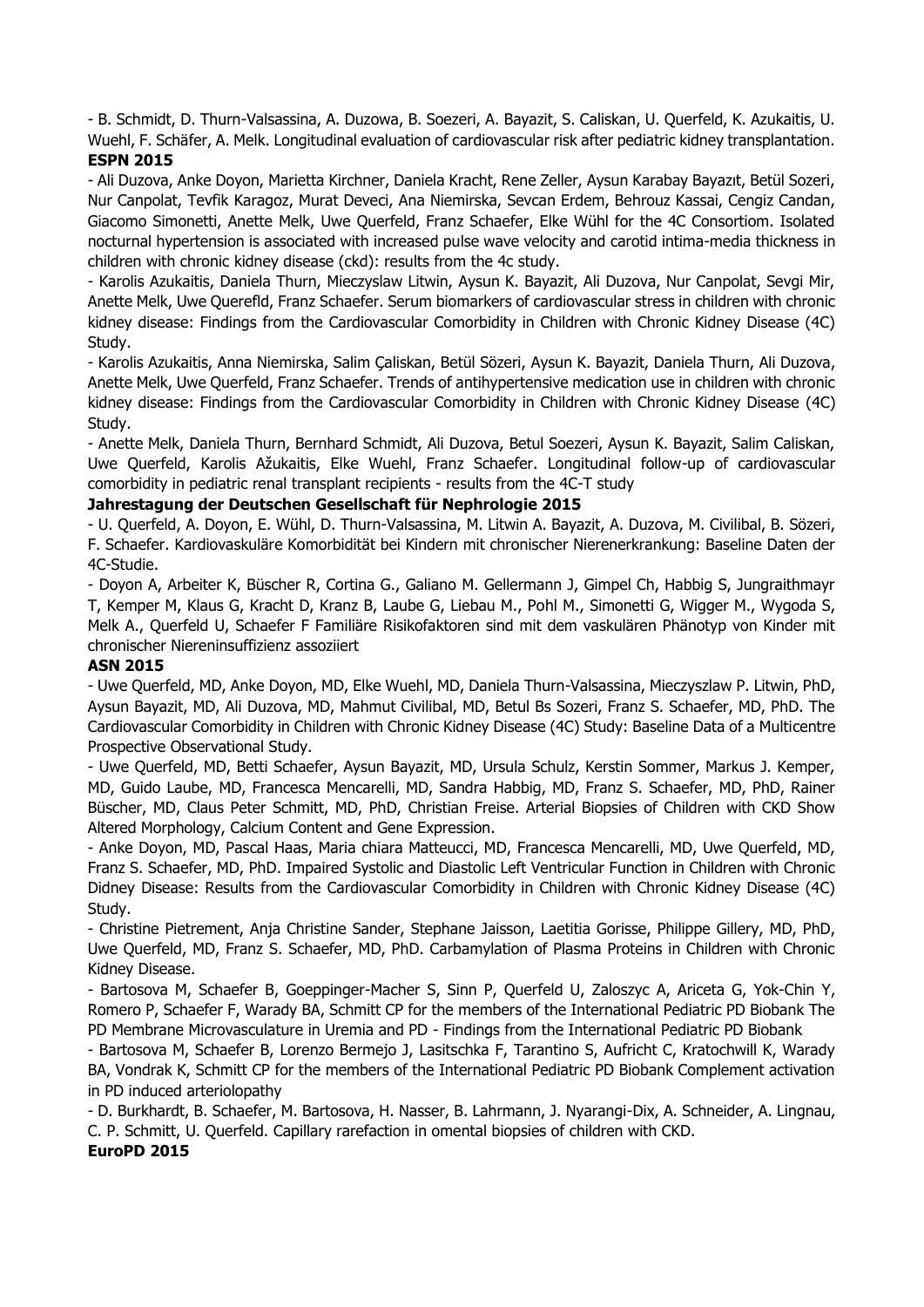- M. Lopez-Anton, M. Lambie, M. Lopez-Cabrera, C. P. Schmitt, M. Bartosova, B. Schaefer, S. Davies, T. Stone, R. Jenkins, P. R. Taylor, N. Topley, T. Bowen, D. Fraser. MicroRNA -21 and -31 indicate peritoneal membrane characteristics during peritoneal dialysis therapy.

- M. Bartosova, B. Schaefer, P. Sallay, B. Ranchin, G. Ariceta, R. Cerkauskiene, A. K. Bayazit, S. Testa, A. Zaloszyc, M. Dzierzega, K. Kratochwill, S. Tarantino, F. Schaefer, C.P. Schmitt for Members of the Pediatric PD Biopsy Study Group.

Uremia and PD-induced transformation of peritoneal membrane vasculature – findings from the International Pediatric PD Biobank.

- M. Bartosova, S. Pichl, A. Rudolf, J. Witowski, M. Fischbach, T. Hackert, K. Schmidt, J. G. Okun, C.P. Schmitt. Synthesis and secretion of surface active phospholipids in human peritoneal mesothelial cells.

### **GPN 2016**

- M. Bartosova, M. Lopez-Anton, B. Schaefer, M. Lambie, S. Davies, T. Stone, N. Topley, T. Bowen, C. Taylan, G. Klaus, A. Zaloszyc, K. Vondrak, D. Fraser, C. P. Schmitt. MicroRNA -21 und -31 sind Marker der PD induzierten peritonealen Fibrose

- M. Bartosova, K. Kratochwill, B. Schaefer, S. Tarantino, F. Lasitschka, J. Lorenzo, F. Schaefer, U. Querfeld, J. Oh, M. Malina, C. Aufricht, C.P. Schmitt für die Mitglieder der Internationalen Pädiatrischen PD Biopsie Biobank Die Rolle des Komplementsystems in Urämie und PD assoziierter Arteriolopathie

### **International Atherosclerosis Society 2015**

- Uwe Querfeld, Anke Doyon, Elke Wühl, Daniela Thurn-Valsassina, Mieczyslaw Litwin,

Aysun Bayazit, Ali Duzova, Mahmoud Civilibal, Bethül Sözeri, Franz Schaefer. The Cardiovascular Comorbidity in Children with Chronic Kidney Disease (4C) study: baseline data of a multicentre prospective observational study

## **IPNA 2016**

- M. Chinali, M.C. Matteucci, A. Franceschini, C. Esposito, K. Azukaitis, A. Doyon, F. Drago, F. Schaefer. First evidence of progressive left ventricular mechanical dysfunction during four year follow-up in children with CKD: the 4C Study

- M. Chinali, M.C. Matteucci, C. Esposito, A. Doyon, A. Franceschini, F. Drago, F. Schaefer, F. Emma. Novel method for the definition of left ventricular hypertrophy improves identification of risk phenotype in children with CKD

- Schaefer B, Bartosova M, Taylan C, VandeWalle J, Querfeld U, Krmar RT, Warady BA, Schmitt CP The PD Membrane Microvasculature in Uremia and PD – Recent Findings from the International Pediatric PD Biobank. - Schaefer B, Bartosova M, Lorenzo J, Tarantino S, Büscher R, Aufricht C, Kratochwill K, Schmitt CP, for the members of the International Pediatric PD Biobank The complement system is highly activated in PD associated arteriolopathy.

## **ASN 2016**

- Beata S. Lipska-Zietkiewicz, Magdalena Koczkowska, Elke Wuehl, Craig S. Wong, MD, Anette Melk, Uwe Querfeld, Franz S. Schaefer. Genomic Imbalances in Children with Chronic Kidney Disease.

- Maria Bartosova, Betti Schaefer, Stephan Macher-Goeppinger, Peter Sinn, Uwe Querfeld, Ariane Zaloszyc, Gema Ariceta, Yok-Chin Yap, Philipp Romero, Franz S. Schaefer., Bradley Warady, Claus P. Schmitt. The PD Membrane Microvasculature in Uremia and PD–Findings from the International Pediatric PD Biobank.

### **IPNA International Workshop for Clinical and Epidemiological Research in Pediatric Nephrology 2017**

- Querfeld U. Cardiovascular Comorbidity in Children with Chronic Kidney Disease (4C) Study.

- Karolis Azukaitis, Jitka Lachova, Aysun Bayazit, Ali Anarat, Nur Canpolat, Lale Sever, Ali Duzova, Daniela Thurn, Nurdan Yildiz, Onder Yavascan, Bruno Ranchin, Cengiz Candan, Jerome Harambat, Fatos Yalcinkaya, Rainer Büscher, Oguz Soylemezoglu, Osman Donmez, Sandra Habbig, Guido Laube, Ebru Yilmaz, Dorota Drozdz, Hakan Erdogan, Bettina Kranz, Rukshana Shroff, Anette Melk, Uwe Querfeld, Franz Schaefer. Causes Of Non-Elective Hospitalizations In Children With Chronic Kidney Disease (CKD): Findings From The 4C Study.

- Karolis Azukaitis, Jitka Lachova, Aysun Bayazit, Ali Anarat, Nur Canpolat, Ali Duzova, Daniela Thurn, Mieczyslav Litwin, Anna Niemirska, Ipek Kaplan Bulut, Bruno Ranchin, Dusan Paripovic, Cengiz Candan, Jerome Harambat, Fatos Yalcinkaya, Rainer Büscher, Oguz Soylemezoglu, Osman Donmez, Sandra Habbig, Guido Laube, Ebru Yilmaz, Dorota Drozdz, Hakan Erdogan, Bettina Kranz, Rukshana Shroff, Anette Melk, Uwe Querfeld, Franz Schaefer. Hospitalization Burden In Children With Chronic Kidney Disease (CKD): Findings From The 4C Study.